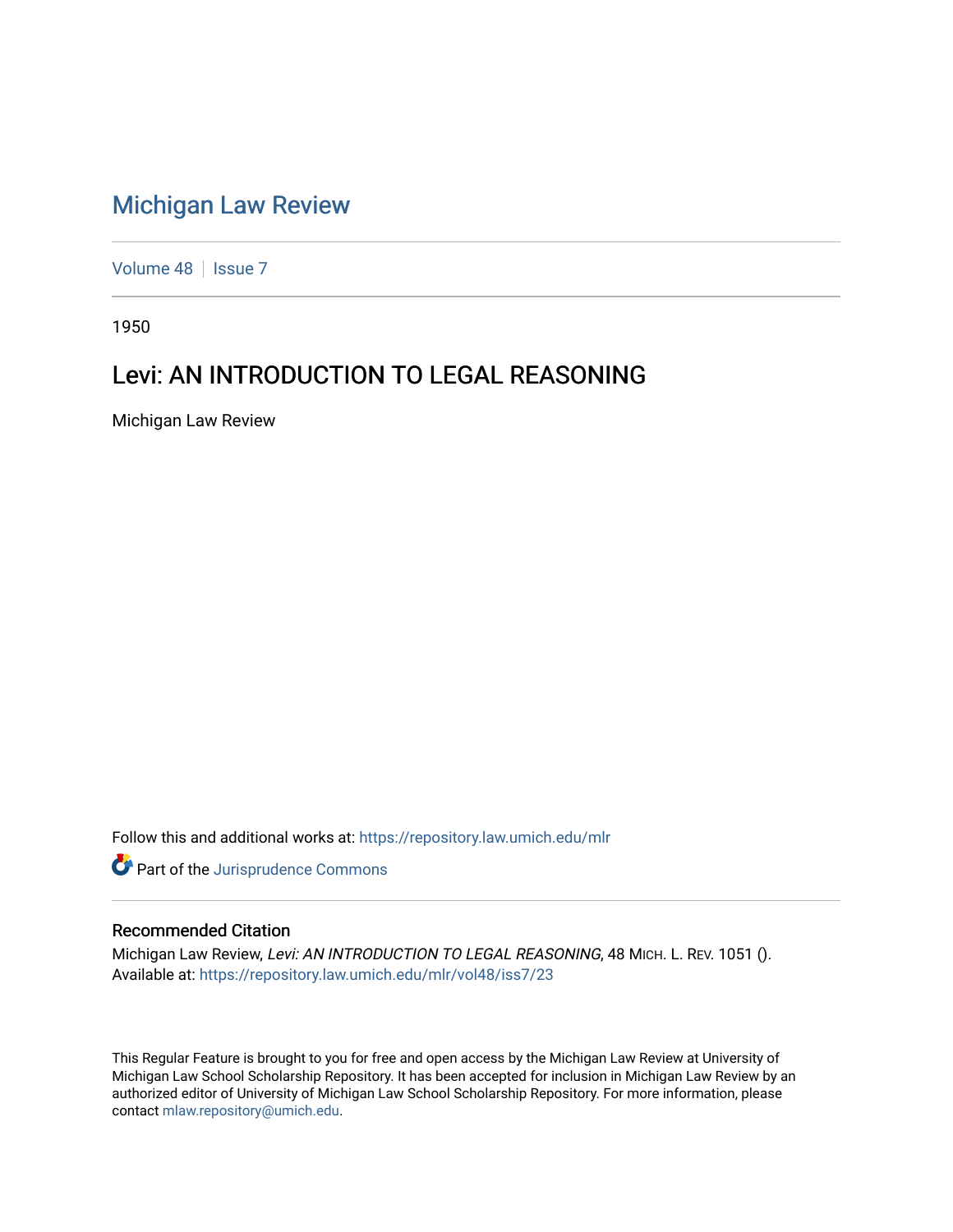### RECENT BOOKS

This department undertakes to note or review briefly current books on law and materials closely related thereto. Periodicals, court reports, and other publications that appear at frequent intervals are not included. The information given in the notes is derived from inspection of the books, publishers' literature, and the ordinary library sources.

#### BRIEF REVIEWS

AN INTRODUCTION TO LEGAL 'REASONING. By *Edward* H. *Levi.* Chicago: University of Chicago Press. 1949. Pp. 74. \$2.

The author, in beginning his study of the process of legal reasoning, casts aside what he denominates its pretense, that is, that the law is a system of known rules applied by a judge. The impossibility of practical operation of such a system is, he points out, occasioned by two factors. The first is the absence of sufficient knowledge to determine all-encompassing a priori rules for providing workable solutions to as yet uncontemplated problems, and the second is the gradual shifting of the premises of social needs and desires upon which such rules would have to be based. Assuming the impossibility of determining a rule initially, and of later applying it to diverse factual situations, the author continues by contending that the process is carried on as reasoning by example. In the field of case law, given cases  $A$  and  $B$ , a court when confronted by case  $C$ , will proceed to its solution by deciding whether such case is more analogous to the former or to the latter. In this resolution, the court will not shape the law solely with respect to analyses of the decided facts, but will also inquire as to whether there have been societal changes since the prior decisions sufficient to require that the touchstone of similarity or difference be applied in a particular way so as to achieve a desirable result. In the process of determining similarity or difference and hence that of the resolution of the ambiguities of cases A and B, the courts are aided by the presentation of competing examples in the law forum, thus more nearly insuring proper reflection of the then existent popular attitudes. The process as initially applied to statutory law is generally similar in that difference or similarity is sought to be determined between the facts under consideration and those factual situations which the legislature is deemed to have been desirous of covering in its enactment. Once such a comparison has been made and particular words of the statute have been given meaning, an additional factor comes into play in that, unless this meaning is kept constant, legislatures may be induced to refrain from acting on controversial questions in the hope that judicial interpretation of existing legislation may solve the newly-arisen problems. As applied to a written Constitution, the process differs only in that such a document effectively confers the power to overlook scores of previously determined interpretive examples and to give new emphasis and meaning to the terms of the instrument in an attempt to preserve its vitality. After extensive illustration of his several theses, the author concludes by saying, "Legal reasoning has a logic of its own. Its structure fits it to give meaning to ambiguity and te test constantly whether the society has come to see new differences or simi